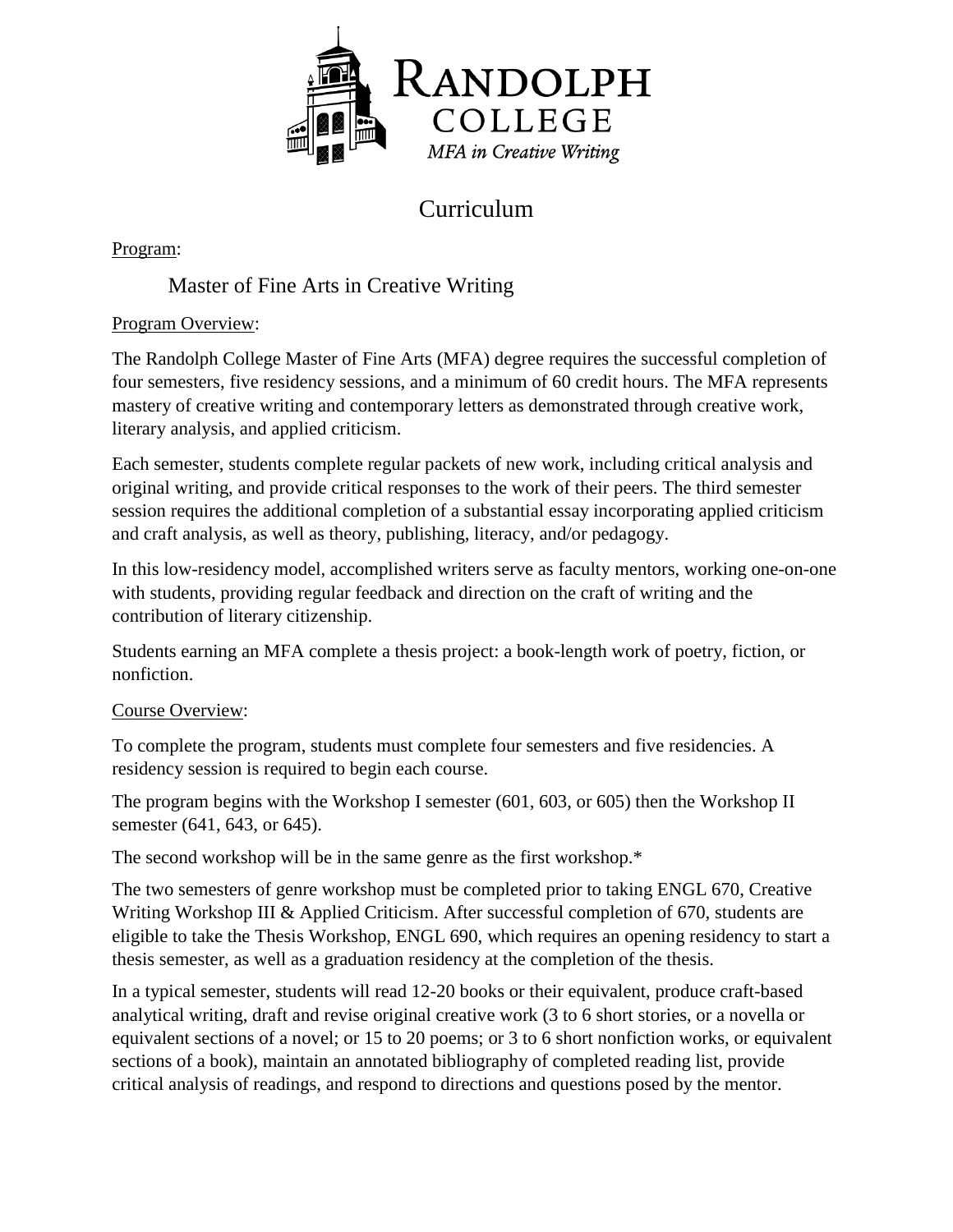### SEMESTER 1

| ENGL 601 - Poetry Workshop I                                 | 15 credits |
|--------------------------------------------------------------|------------|
| ENGL 603 - Fiction Workshop I                                | 15 credits |
| ENGL 605 - Nonfiction Workshop I                             | 15 credits |
| <b>SEMESTER 2</b>                                            |            |
| ENGL 641 - Poetry Workshop II                                | 15 credits |
| ENGL 643 - Fiction Workshop II                               | 15 credits |
| <b>ENGL 645 - Nonfiction Workshop II</b>                     | 15 credits |
| <b>SEMESTER 3</b>                                            |            |
| ENGL 670 - Creative Writing Workshop III & Applied Criticism | 15 credits |
| <b>SEMESTER 4</b>                                            |            |
| ENGL 690 - Thesis Workshop**                                 | 15 credits |

\*In rare circumstances, students working on hybrid texts may be allowed to complete a Workshop II course in a genre different than the genre they chose for Workshop I.

\*\* In consultation with the faculty and approval of the program director, students may enroll in any course more than once with the exception of ENGL 670, which may only be completed once for credit. Only one course can be enrolled in at a time, and taking a course again requires students to enroll and attend an opening residency (and a closing residency in the case of the thesis). Regardless of additional coursework, all students are required to complete a minimum of 60 credits and a minimum of one course from each semester's designation.

#### Degree Requirements:

Randolph College confers the Master of Fine Arts in Creative Writing degree.

Requirements for the degrees are:

- l. A minimum of 60 credit hours of graduate MFA coursework must be completed.
- 2. Students may transfer one semester's credits (15 credits, including successful completion of one residency) from another low-residency MFA program for Workshop I (601,603, or 605) credit. Students may transfer 15 credits from a traditional-residency MFA program for Workshop I (601,603, or 605) credit.
- 3. All requirements, including transfer courses, must be completed within a period of six calendar years.
- 4. The student must earn a cumulative grade point average of 3.0 (rounded) both for all courses taken for a grade and for all courses counted toward major requirements. Only one course with a grade of  $C<sub>+</sub>$  or below will count toward degree requirements. Students may appeal to the Board of Review.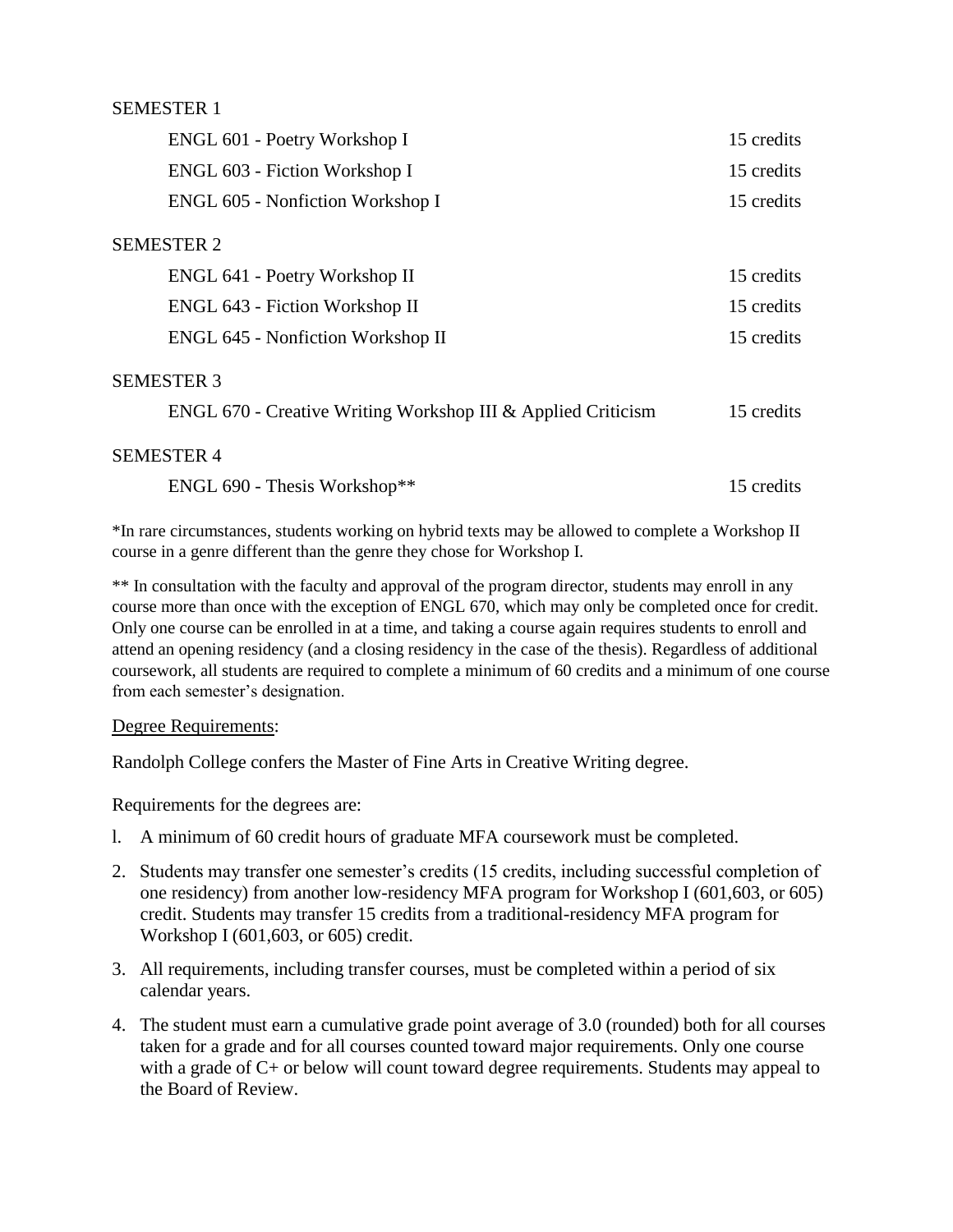Course Descriptions:

ENGL 601 - Poetry Workshop I 15 credits

This poetry workshop introduces students to graduate-level poetry writing, reading, and practical criticism. The semester begins with a ten-day residency of lectures, discussions, panels, workshops, and readings. Students finish the residency with an individualized study plan for a semester of reading deeply, writing creatively, and revising intentionally, all under the oneon-one guidance of a faculty mentor.

ENGL 603 - Fiction Workshop I 15 credits

This fiction workshop introduces students to graduate-level fiction writing, reading, and practical criticism. The semester begins with a ten-day residency of lectures, discussions, panels, workshops, and readings. Students finish the residency with an individualized study plan for a semester of reading deeply, writing creatively, and revising intentionally, all under the oneon-one guidance of a faculty mentor.

ENGL 605 - Nonfiction Workshop I 15 credits

This nonfiction workshop introduces students to graduate-level literary nonfiction writing, reading, and practical criticism. The semester begins with a ten-day residency of lectures, discussions, panels, workshops, and readings. Students finish the residency with an individualized study plan for a semester of reading deeply, writing creatively, and revising intentionally, all under the one-on-one guidance of a faculty mentor.

ENGL 641 - Poetry Workshop II 15 credits

This second workshop builds upon the student's progress in the first poetry workshop, deepening their understanding and experience of craft, criticism, research, revision, voice, and imagery. As in the first workshop, the semester begins with a ten-day, preparatory residency and continues with one-on-one mentorship. This second semester adds the additional requirement of regular peer workshopping and explorations in contemporary publishing.

ENGL 643 - Fiction Workshop II 15 credits

This second workshop builds upon the student's progress in the first fiction workshop, deepening their understanding and experience of craft, criticism, research, revision, voice, and imagery. As in the first workshop, the semester begins with a ten-day, preparatory residency and continues with one-on-one mentorship. This second semester adds the additional requirement of regular peer workshopping and explorations in contemporary publishing.

ENGL 645 - Nonfiction Workshop II 15 credits

This second workshop builds upon the student's progress in the first nonfiction workshop, deepening their understanding and experience of craft, criticism, research, revision, voice, and imagery. As in the first workshop, the semester begins with a ten-day, preparatory residency and continues with one-on-one mentorship. This second semester adds the additional requirement of regular peer workshopping and explorations in contemporary publishing.